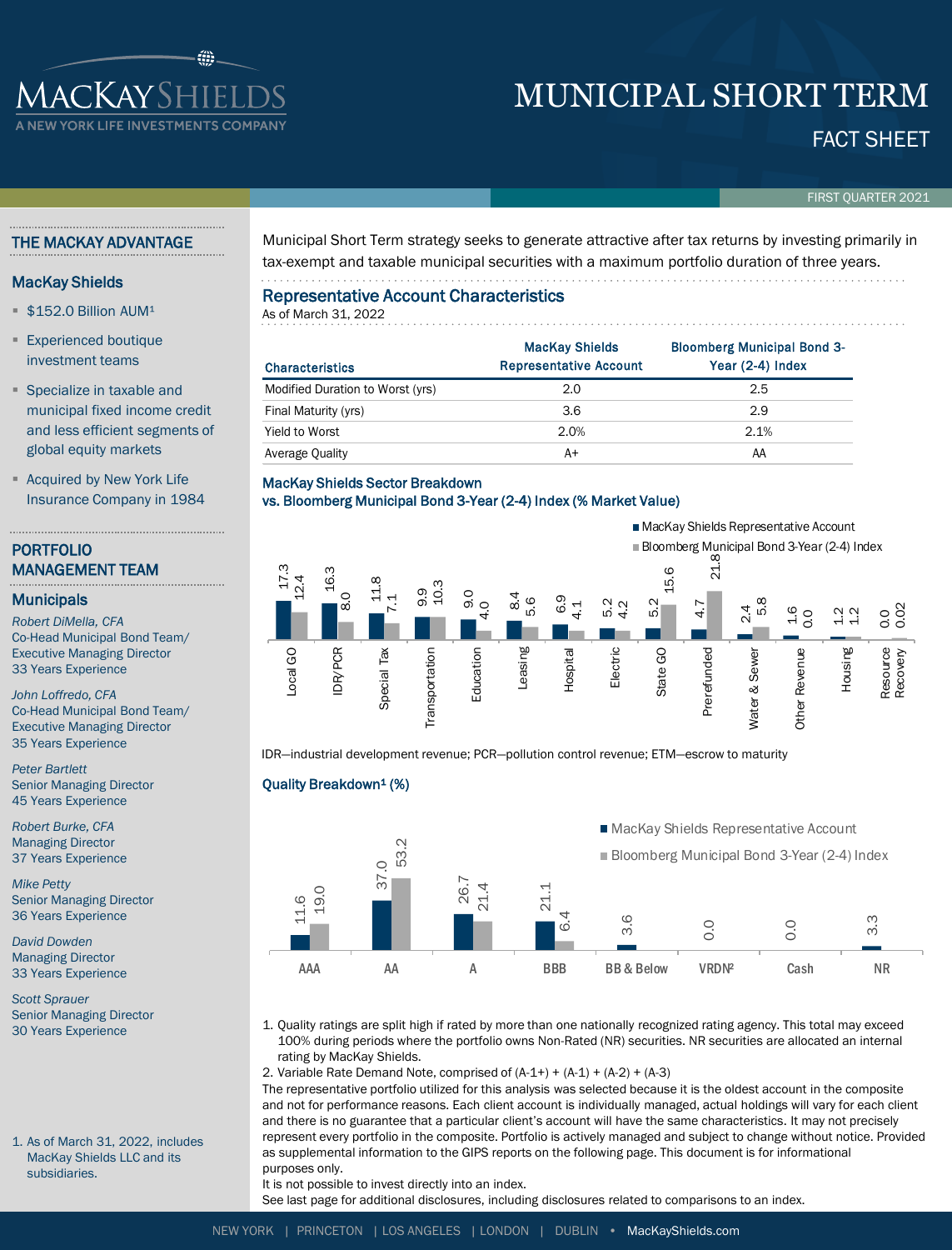



Composite Disclosures

|                  | <b>MacKay Shields MacKay Shields</b><br><b>Composite Gross Composite Net</b> |                | <b>Bloomberg U.S.</b><br>Muni Bond 3Yr | <b>Composite</b> | $\mathbf{B}$ enchmark $1$ |          | <b>Composite</b> |                    | Internal          |
|------------------|------------------------------------------------------------------------------|----------------|----------------------------------------|------------------|---------------------------|----------|------------------|--------------------|-------------------|
|                  | <b>Returns</b>                                                               | <b>Returns</b> | Index <sup>1</sup> Returns             | 3-Yr St Dev      | 3-Yr St Dev               | No. of   | <b>Assets</b>    | <b>Firm Assets</b> | <b>Dispersion</b> |
| <b>Period</b>    | (%)                                                                          | (%)            | (%)                                    | (%)              | (%)                       | Accts.   | (SMil)           | (SMil)             | (%)               |
| 2022 (Thru 3/31) | $-2.6$                                                                       | $-2.6$         | $-3.6$                                 | 1.9              | 2.2                       | $\leq 5$ | 2,066            | 151,937            | N/A               |
| 2021             | 0.8                                                                          | 0.6            | 0.4                                    | 1.5              | 1.7                       | $\leq 5$ | 2,402            | 163,646            | 0.7               |
| 2020             | 2.5                                                                          | 2.2            | 3.0                                    | 1.5              | 1.7                       | $\leq 5$ | 2.192            | 153.995            | 0.3               |
| 2019             | 3.8                                                                          | 3.5            | 3.7                                    | 0.6              | 1.3                       | $\leq 5$ | 1,055            | 131.978            | 0.8               |
| 2018             | 2.3                                                                          | 2.1            | 1.8                                    | 0.7              | 1.5                       | $\leq 5$ | 1.217            | 107.467            | 0.2               |
| 2017             | 2.1                                                                          | 1.9            | 1.6                                    | 0.7              | $1.5\,$                   | $\leq 5$ | 830              | 98.098             | 0.7               |
| 2016             | 1.2                                                                          | 0.9            | 0.1                                    | 0.9              | 1.2                       | 6        | 911              | 94.540             | 0.5               |
| 2015             | 1.3                                                                          | 1.1            | 1.2                                    | 1.4              | 0.9                       | 6        | 681              | 89.196             | 0.3               |
| 2014             | 3.3                                                                          | 3.1            | 1.2                                    | 1.5              | 0.8                       | $\leq 5$ | 651              | 91,626             | 0.4               |
| 2013             | 0.5                                                                          | 0.2            | 1.3                                    | N/A              | N/A                       | $\leq 5$ | 460              | 80.331             | 0.3               |
| 2012             | 3.9                                                                          | 3.7            | 1.9                                    | N/A              | N/A                       | $\leq 5$ | 223              | 78.371             | 0.6               |

#### 1. Bloomberg U.S. Municipal Bond 3 Year Index

The Municipal Short Term Opportunities Composite includes all discretionary municipal short term opportunities accounts managed with similar objectives for a full month, including those accounts no longer with the firm. The strategy focuses on municipal bonds that are rated investment grade or, if unrated, that we determine to be of comparable quality. The effective duration of portfolios invested in the strategy will typically be no greater than three years. Gross-of-fees composite performance reflects reinvestment of income and dividends and is a market-weighted average of the time-weighted return, before advisory fees, of each account for the period since inception. Net-of-fees composite performance is derived by reducing the monthly gross-of-fees composite returns by 0.0208%, our highest monthly fee. Policies for valuing investments, calculating performance, and preparing GIPS reports are available upon request. GIPS® is a registered trademark of CFA Institute. CFA Institute does not endorse or promote this organization, nor does it warrant the accuracy or quality of the content contained herein. Performance is expressed in US Dollars. The composite creation and inception date is 10/1/11. All portfolios in the composite are fee-paying portfolios. There can be no assurance that the rate of return for any account within a composite will be the same as that of the composite presented. Past performance is not indicative of future results.

MacKay Shields LLC, an SEC-registered investment adviser, claims compliance with the Global Investment Performance Standards (GIPS®) and has prepared and presented this report in compliance with the GIPS standards. The firm has been independently verified from January 1, 1988 through December 31, 2021. The verification report is available upon request. A firm that claims compliance with the GIPS standards must establish policies and procedures for complying with all the applicable requirements of the GIPS standards. Verification provides assurance on whether the firm's policies and procedures related to composite and pooled fund maintenance, as well as the calculation, presentation, and distribution of performance, have been designed in compliance with the GIPS standards and have been implemented on a firm-wide basis. Verification does not provide assurance on the accuracy of any specific performance report. A list including composite descriptions, pooled fund descriptions for limited distribution pooled funds, and broad distribution funds is available upon request. Indices do not incur management fees, transaction costs or other operating expenses. Investments cannot be made directly into an index. The Bloomberg U.S. Municipal Bond 3 Year Index is referred to for comparative purposes only and is not intended to parallel the risk or investment style of the portfolios in the MacKay Shields Composite. Internal dispersion is calculated using the equal-weighted standard deviation of annual gross returns of those portfolios that were included in the composite for the entire year. The three-year annualized standard deviation measures the variability of the composite gross returns and the index returns over the preceding 36-month period. The standard deviation is not presented for periods prior to 2014 because the composite did not have a three-year track record.